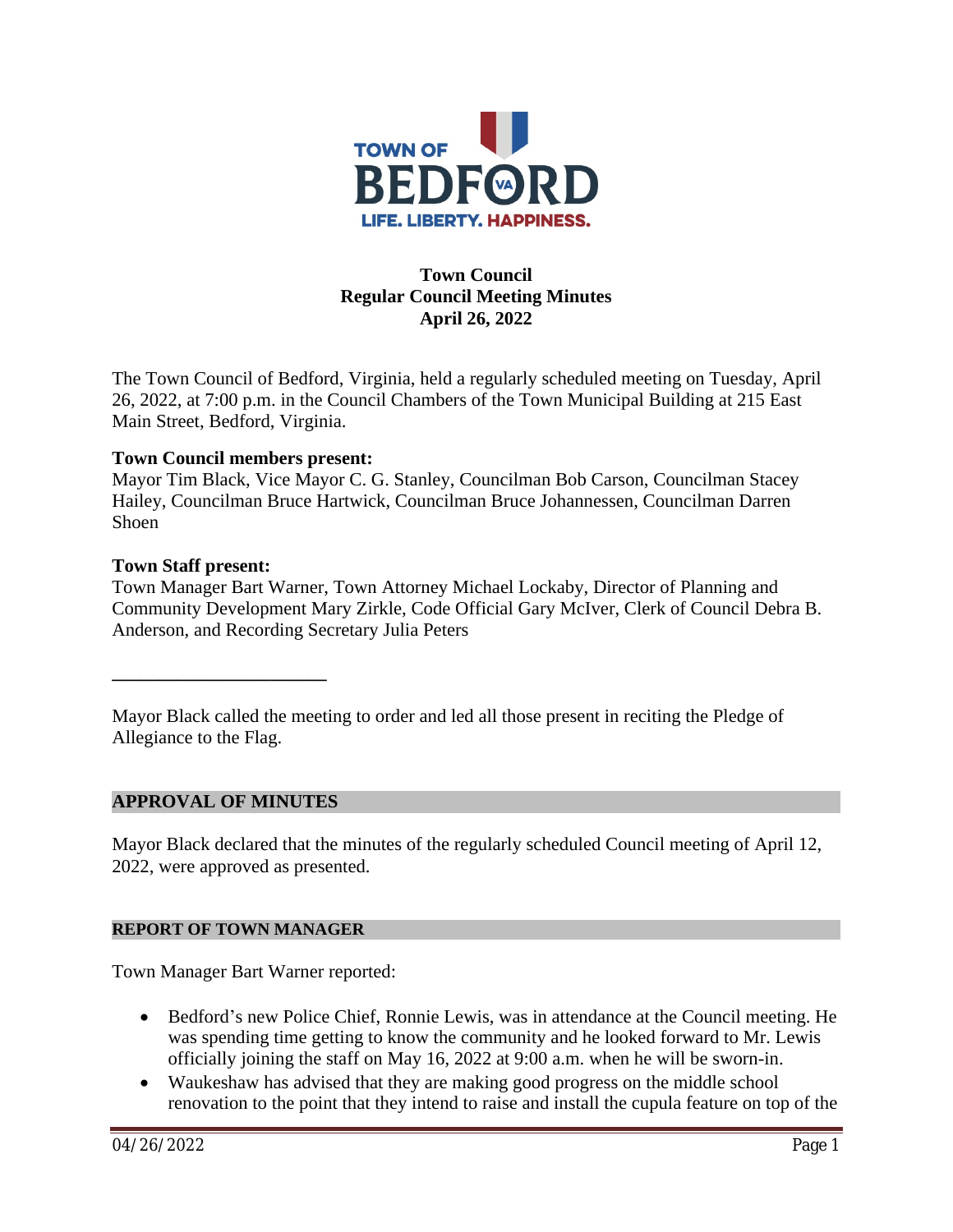main brick building. They will have an event on Thursday, April 28, 2022 at 9:00 a.m. He welcomed people to participate but reminded everyone that the middle school is an active construction site and they must allow traffic to pass safely through the area and keep out of the way of the workers. The event will be livestreamed, so it can be enjoyed by anyone who is interested.

### **APPEARANCES BEFORE COUNCIL**

None.

# **COUNCIL COMMENTS**

Councilman Hartwick welcomed Ronnie Lewis on-board. He thanked Angela Mayfield, Assistant Director of the Bedford Victim/Witness Program for all that she and her advocacy office does for victims.

Councilman Hailey welcomed Chief Lewis.

Councilman Shoen and Councilman Carson also welcomed Chief Lewis.

Mayor Black welcomed Ronnie Lewis to Bedford as the new Police Chief and looked forward to working with him.

# **REPORT OF COUNCIL COMMITTEES**

Councilman Stanley attended an Electric Committee meeting. The main topic was the rising cost of electricity and the impact on customers and businesses. More discussion of these costs is expected at future meetings.

Councilman Shoen said the Finance Committee had a brief meeting that touched upon the electricity subject. The analysis of the amount of electricity revenues that comes to the General Fund and the budget approval for next month was discussed.

Councilman Hailey reported that the Christmas Lights Committee had a meeting a week or so ago and will have another meeting on May 5. They may be putting up more Christmas banners and flags in Town this upcoming Christmas besides the lights and hope to make a final decision at the May 5 meeting.

# **REVISIONS TO AGENDA**

Mr. Warner noted that the **New Business** agenda item regarding the presentation by the Bedford Area Chamber of Commerce will not be heard and has been deferred to the next Council meeting.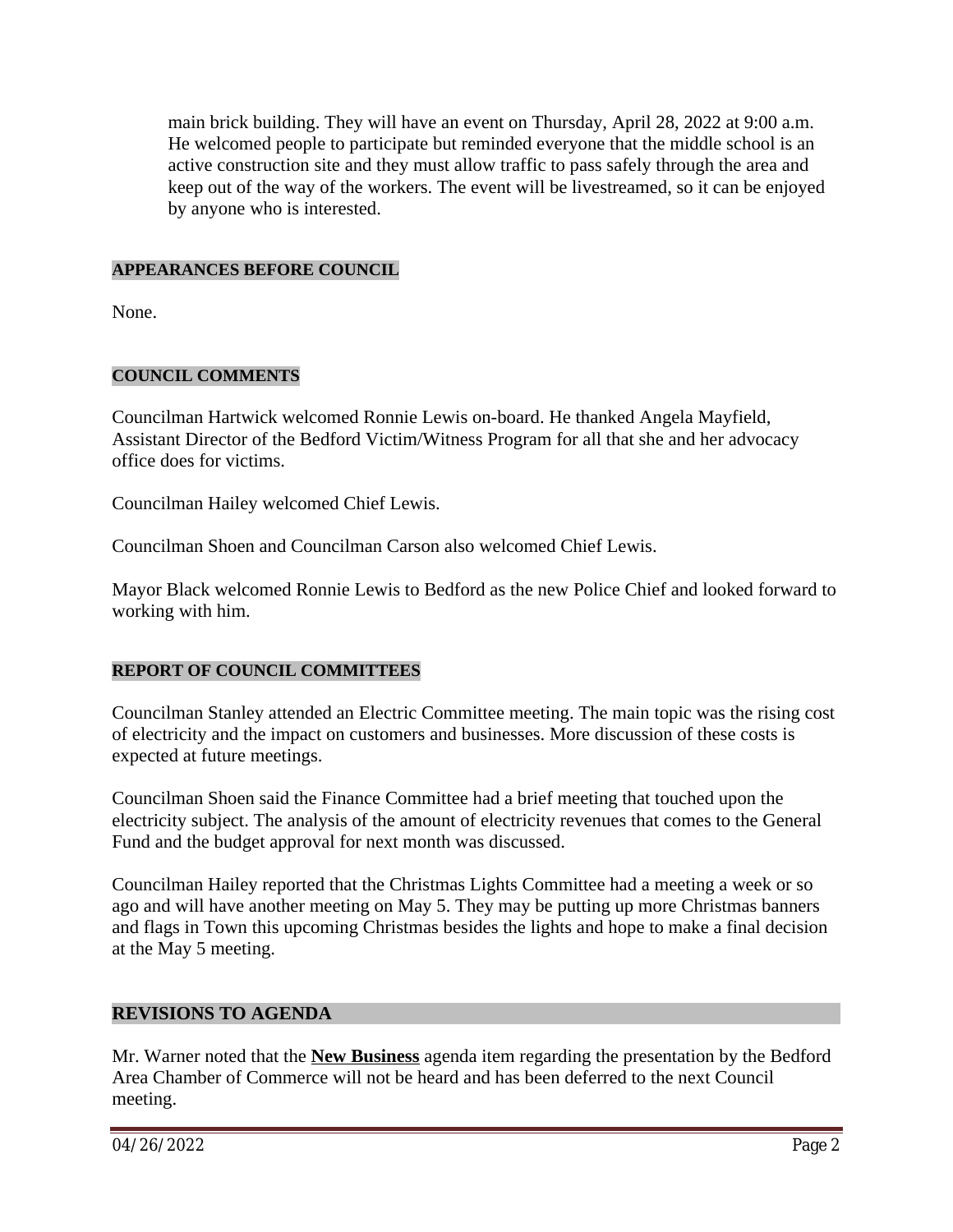### **PUBLIC HEARINGS**

Mr. Warner read the following public hearing notice.

### **PUBLIC HEARING NOTICE**

Notice is hereby given of a public hearing to be held by Town Council at 7:00 p.m. on Tuesday, April 26, 2022, at the Town Municipal Building, Council Hall, 215 East Main Street for the purpose of hearing:

• Request to rezone 406 W. Franklin Street (Tax Parcel 213-A-102T) consisting of approximately 0.25 acres, from R-1E, Low Density Residential to R-2, Medium Density Residential. The request is to convert the existing building into a duplex. The request is being made by Robert E. Harris, Sr.

Information is on file in the office of Planning and Community Development at 215 East Main Street.

Anyone who is in favor of or opposed to the request will have an opportunity to express his/her views at this hearing.

By the Authority of Town Council

Published: April 13, 2022 April 20, 2022

Mayor Black opened the public hearing at 7:06 p.m.

#### **Carol Harris-Davis, 1013 Bowling Drive, Bedford, VA**

Ms. Harris-Davis stated that the property being rezoned belonged to her father who was a printer and worked for 35 years on the property. They had been trying since 2019 to sell the property and this is the first time they were able to get a contract on it. Everything is now on paper including the right-of way for the driveways/parking lot and there is already a duplex located on the street. She hoped the Council would approve the change so they could go forward with the sale of the property.

There being no one else to come forward to speak, Mayor Black closed the public hearing at 7:08 p.m.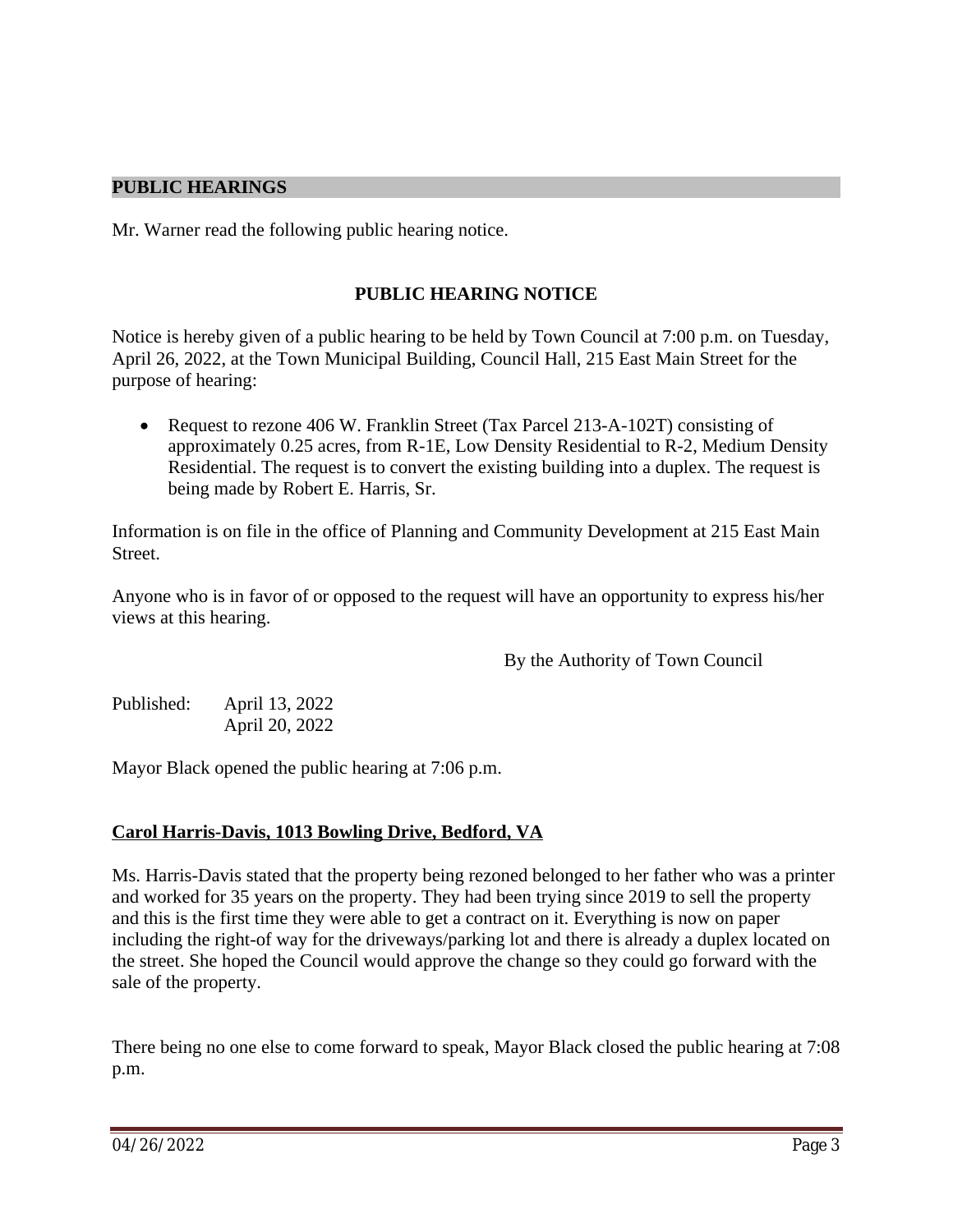#### **CONSENT AGENDA**

None.

#### **OLD BUSINESS**

None.

#### **NEW BUSINESS**

Mayor Black read the following Proclamation for National Crime Victim's Rights Week and presented a signed copy to Angela Mayfield, Assistant Director of the Bedford Victim/Witness Program.

### **PROCLAMATION**

#### **National Crime Victims' Rights Week**

**WHEREAS**, the term "victim" is more than just a label and has legal standing and protections that go along with it; and

**WHEREAS,** crime victims' rights acts passed here in Virginia and at the federal level guarantee victims the right to meaningfully participate in the criminal justice process; and

**WHEREAS,** victim service providers, advocates, law enforcement officers, attorneys, and other allied professionals can help survivors find their justice by enforcing these rights; and

**WHEREAS,** victim service providers and allied professionals can reach more victims through innovative, trauma-informed programs, such as telehealth services and multidisciplinary teams; and

**WHEREAS,** victim service providers and allied professionals can increase access to victim services and compensation in areas that have been historically underserved, marginalized, and adversely affected by inequality by implementing culturally responsive services; and

**WHEREAS,** equity and inclusion are fundamental prerequisites to survivor care, and survivor-led services that provide victims with opportunities to share their experiences are essential blueprints for support; and

**WHEREAS,** National Crime Victims' Rights Week provides an opportunity to recommit ensuring that accessible, appropriate, and trauma-informed services are offered to all victims of crime; and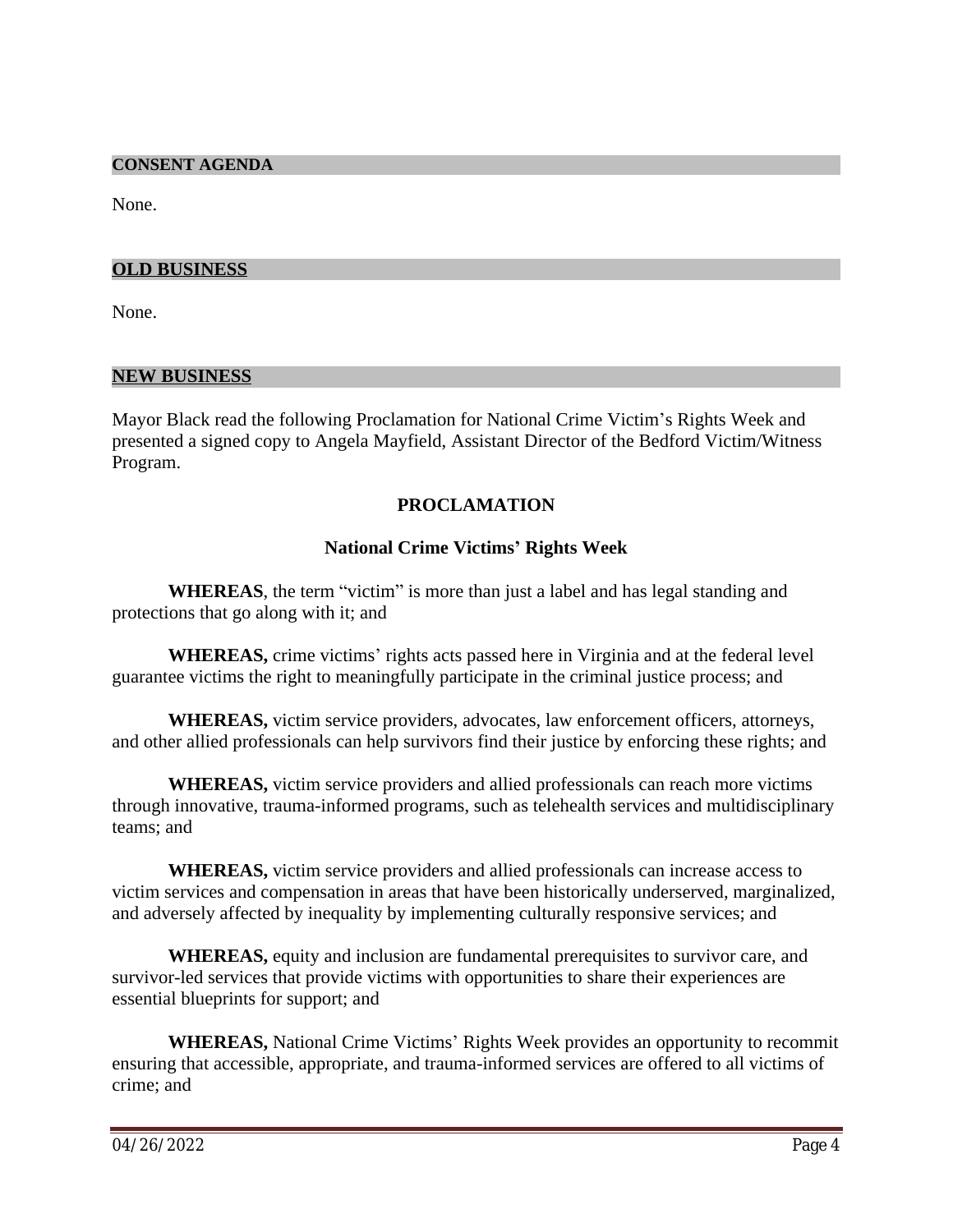**WHEREAS,** Bedford Victim/Witness Assistance program is hereby dedicated to helping crime survivors find their justice by enforcing victims' rights, expanding access to services, and ensuring equity and inclusion for all.

**BE IT FURTHER PROCLAIMED**, that the Town Council of the Town of Bedford does hereby proclaim the week of April 24–30, 2022, as Crime Victims' Rights Week reaffirming this Towns commitment to creating a victim service and criminal justice response that assists all victims of crime during Crime Victims' Rights Week and throughout the year; and expressing our sincere gratitude and appreciation for those community members, victim service providers, and criminal justice professionals who are committed to improving our response to all victims of crime so that they may find relevant assistance, support, justice, and peace.

**IN WITNESS WHEREOF**, I have hereunto set my hand and caused the seal of the Town of Bedford to be affixed this 26<sup>th</sup> day of April, 2022.

> \_\_\_\_\_\_\_\_\_\_\_\_\_\_\_\_\_\_\_\_\_\_\_\_\_\_\_\_\_\_\_\_\_\_\_ Tim Black, Mayor

# **Ordinance – Changing the Zoning Map by Rezoning Property at Tax Map Number 213-A-102T from R-1E to R-2**

The subject property located at 406 West Franklin Street (identified as Tax Parcel 213-A-102T) is zoned R-1E. The property is owned by Robert E. Harris, Sr. He is represented by his daughter, Carol Harris-Davis as the applicant. The applicant proposes to rezone the property to R-2 to allow a contract purchaser to convert the former printing business to a residential duplex. If approved by Council, all uses in the R-2 zoning district will apply.

The Planning Commission held a public hearing on March 3, 2022. The applicant spoke as did two real estate agents representing interested parties to the real estate sale. The Commissioners discussed if this would be considered an illegal spot zoning and the concern for setting precedence for future conversion from single family property. They discussed how this property is a unique situation. A motion to recommend approval of the rezoning to Council failed on a vote of 3-3-1 with one abstention. It was decided to determine if there was a conflict of interest by the abstaining member, and to defer action to the next meeting on April 7 after that was determined.

At the meeting on April 7, the Commission heard from Ms. Davis and one of the real estate agents. The Commission discussed a concern with having duplexes in single-family neighborhoods and the precedent with this change. Although Commissioners said there are other duplexes in the area, staff is not aware of how long they have been there or if they were permitted through zoning or the building office (versus an unpermitted conversion by adding another electric meter). There was discussion that this request is an isolated, special situation for the citizen and that the effect from an additional dwelling unit was not detrimental to the neighborhood.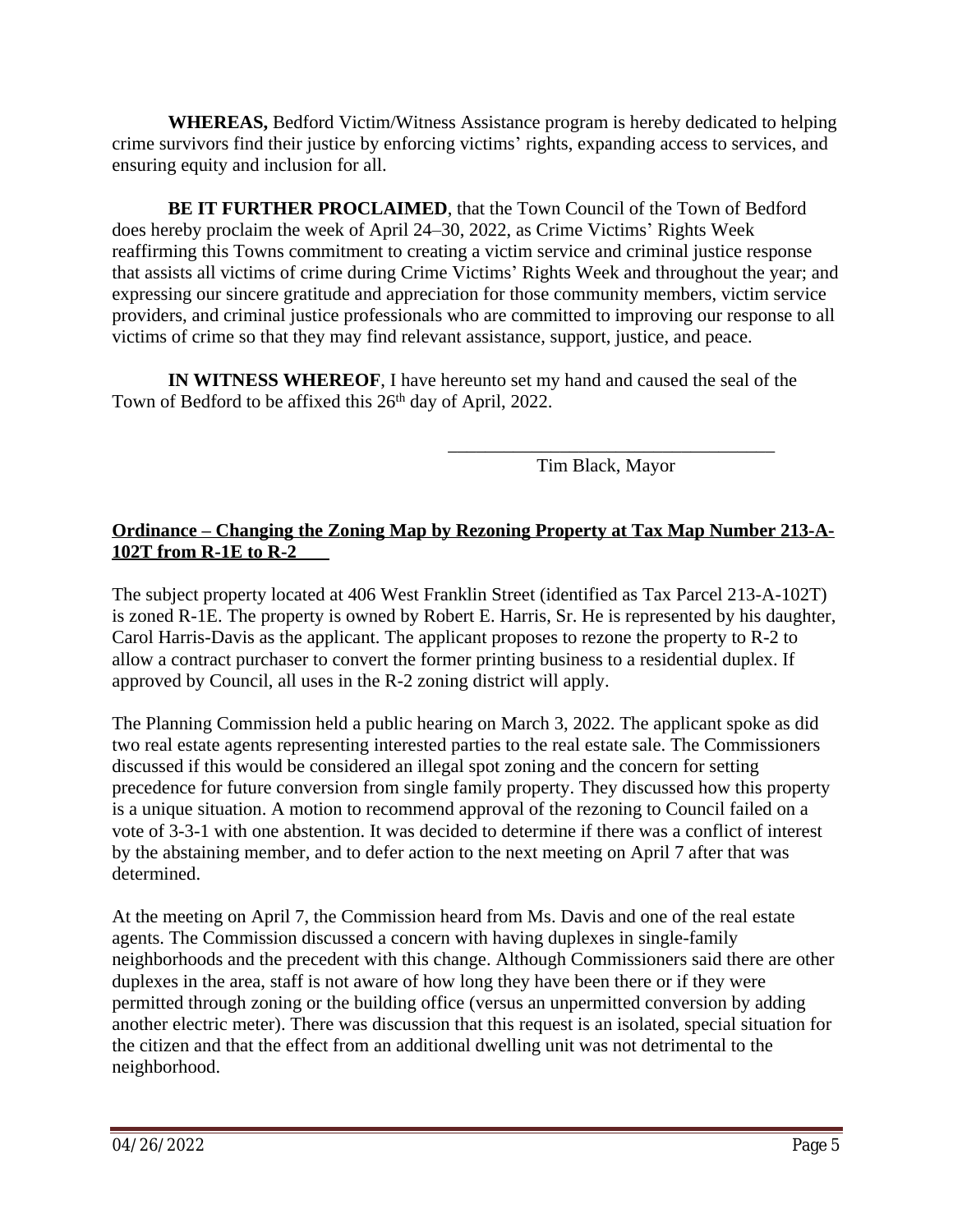The Commission voted 5-1 (one member absent) to recommend approval of rezoning to R-2 without proffered conditions.

**Attachment 1** - Staff Report for March 3, 2022 Planning Commission meeting **Attachment 2** - Application

# **ACTION REQUESTED:**

Town Council is requested to consider adopting an ordinance to rezone Tax Parcel 213-A-102T from R-1E to R-2 without proffered conditions.

Mr. Hailey moved, seconded by Mr. Carson to adopt an ordinance to rezone Tax Parcel 213-A-102T from R-1E to R-2 without proffered conditions. Discussion followed.

Mr. Carson said that this area was residential but also had businesses. This was confusing and now there is a chance to make it right.

Mr. Shoen noted it was a tough decision for the Planning Commission, appearing like spotzoning and people must be treated equally. He had abstained due to the buyer's agent being someone he was working with on another property matter, but after checking with Mr. Lockaby, he made public disclosure and voted to approve the change. His reasoning was due to the rezoning still being residential and there was already another duplex located in the area and the rezone would not change the character of the community. He also noted that all the zoning regulations will be revised in another year and a half and they will probably allow duplexes in this area. He did not want to presume, but this is a unique situation where the business was likely grandfathered in before zoning regulations happened. Zoning right now is a mish-mash anyway, with things all over. He supported the change so the owners could sell the property and make the duplex.

Mr. Warner said that R-1E zones are primarily in this neighborhood which had setback issues. Mayor Black agreed saying the lots were so small that they did not meet the guidelines for a regular R-1 zone. Mr. Warner stated that the R-1E led the Town to adopt an average setback requirement in the other districts because they found there were very few lots in Town that are platted that meet the minimum lot size under the current zoning ordinance. Mayor Black said that lot sizes will be looked at during the upcoming rewrite of the zoning regulations. The R-1E zone apparently came up in the year 2000. It was also noted during discussion that there was no objection or push-back from the neighborhood regarding the change and the new upcoming zoning revisions will hopefully clean up the problems causing confusion.

Mr. Lockaby defined illegal spot-zoning as up-zoning one lot or a small number of adjacent lots above what is permitted or planned for the future in the Comprehensive Plan for the benefit of one, or a small number of related people. Having one lot zoned differently is not illegal, and in this instance, Planning determined the change was consistent with the current Comprehensive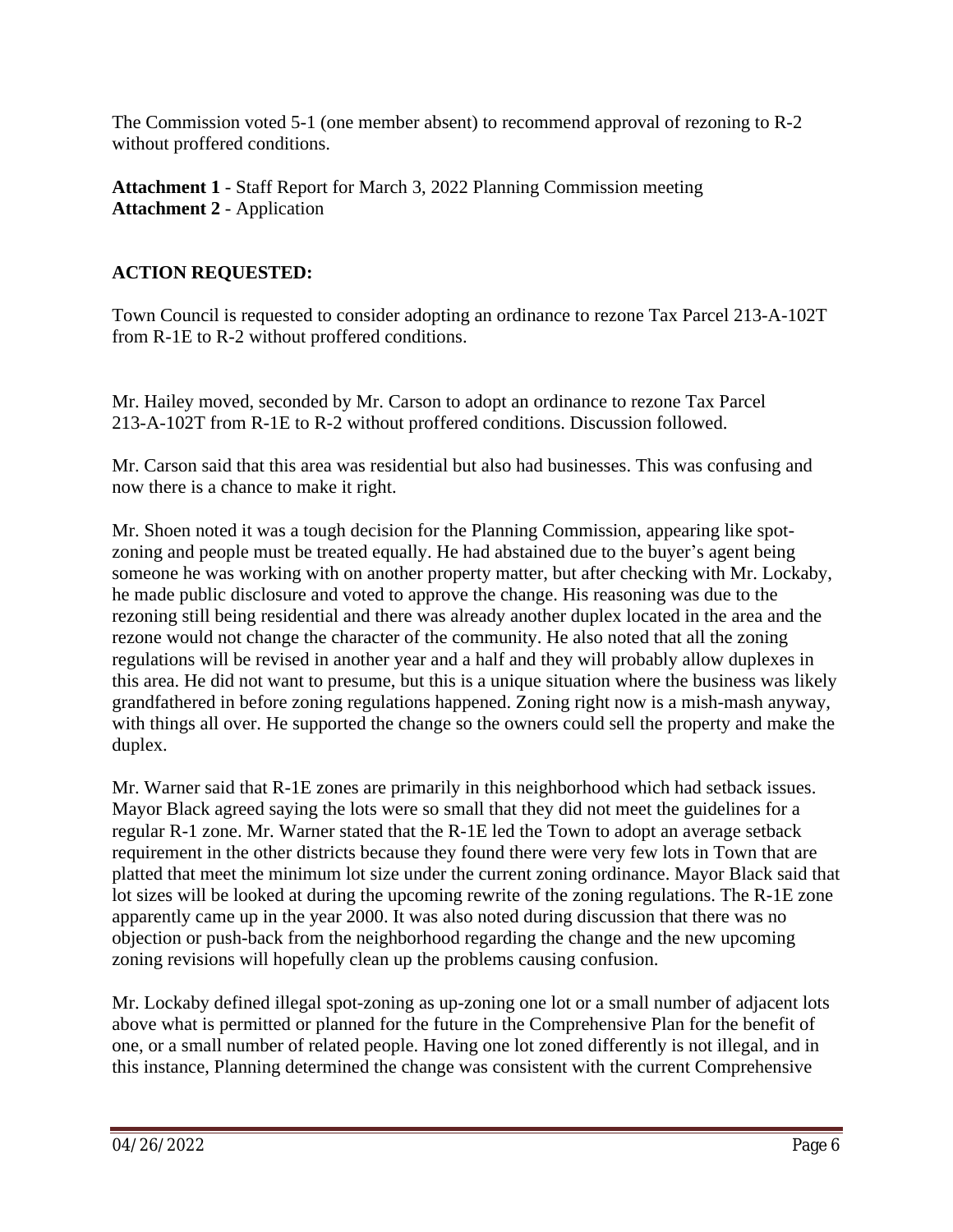Plan and it was not particularly an up-zoning given the uses that are allowable under R-1 and R-1E.

Mayor Black said that by going to R-2, other uses are opened up, such as child-care facilities and bed and breakfast houses. However, to change to these uses a Conditional Use Permit (CUP) must be authorized, so it would have to come back to the Planning Commission and Council for approval.

Voted upon and carried by the following roll call vote.

| aye |
|-----|
| aye |
| aye |
| aye |
| aye |
| aye |
| aye |
|     |

The motion carried with seven members voting aye.

The ordinance follows.

### **ORDINANCE NO. 22-2**

### **CHANGING THE ZONING MAP FOR THE TOWN OF BEDFORD BY REZONING PROPERTY AT TAX MAP NUMBER 213-A-102T FROM R-1E TO R-2**

**WHEREAS**, the Planning Commission of the Town of Bedford held a public hearing on March 3, 2022; and

**WHEREAS**, the Town Council held a public hearing after notice was given in the *Bedford Bulletin* once a week for two successive weeks as required by Virginia Code 15.2-2204; and

**WHEREAS,** it is found that the public necessity, convenience, general welfare, and good zoning practice are best served by changing the zoning district boundaries;

# **NOW, THEREFORE, BE IT ORDAINED BY THE TOWN COUNCIL OF THE TOWN OF BEDFORD, VIRGINIA THAT**:

Section 1. The Zoning Map of the Town of Bedford is amended by rezoning from **Low Density Residential R-1E** to **Medium Density Residential District R-2** Tax Parcel **213-A-102T** without conditions.

Section 2. This ordinance is effective upon enactment.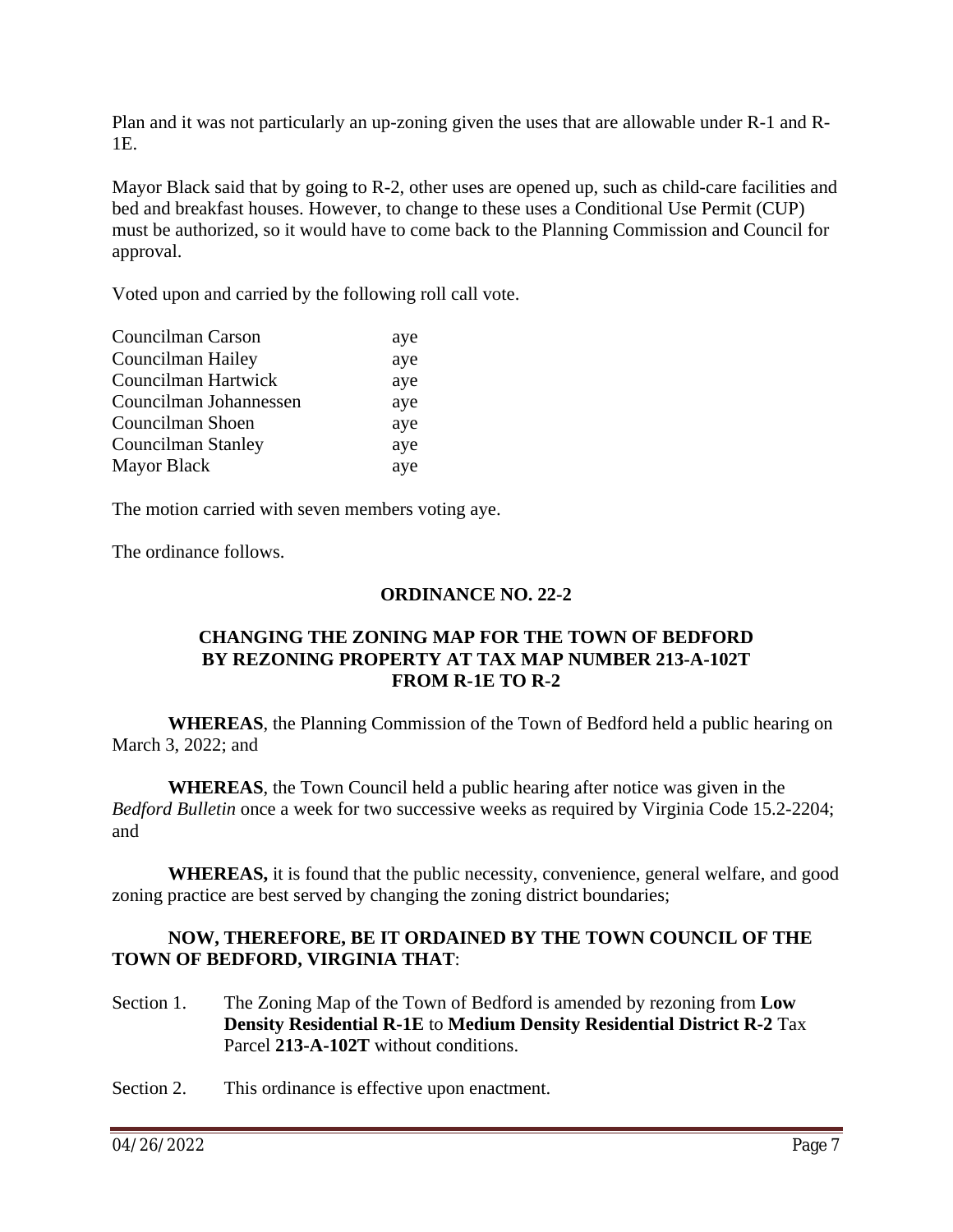### **Regional Mutual Aid Agreement**

For many years the Town of Bedford has been party to a Regional Mutual Aid Agreement with thirteen other local governments in the general area related to cooperative provision of Police assistance in times of need. A copy of the agreement is attached (**Attachment 3**). This relationship is within the terms prescribed by §15.2-1736, and any successor statute, of the Code of Virginia.

The current agreement is set to expire at midnight on April 30, 2022. Accordingly, all participating jurisdictions are required to formally approve the renewal of the agreement for another five-year term.

# **ACTION REQUESTED:**

Town Council is requested to approve the Regional Mutual Aid Agreement as submitted.

Mr. Hartwick moved, seconded by Mr. Carson to approve the Regional Mutual Aid Agreement.

Voted upon and carried by the following roll call vote.

| aye |
|-----|
| aye |
| aye |
| aye |
| aye |
| aye |
| aye |
|     |

The motion carried with seven members voting aye.

#### **Discussion of New Police Department Facility Process**

For several months the Town has been discussing the inadequacy of the current physical offices and the need for a replacement to better accommodate the current and future operations of the Town Police Department. After evaluating alternatives, the consensus of Town Council and staff is that it is most economical, efficient, and effective to construct a new facility on Townowned property to meet this objective.

To date we have discussed pursuing this as a "Design-Build" project. However, staff has discussed an alternative that we wish to present for consideration. In consultation with the Town Attorney and several advisors, staff is proposing the following administrative steps.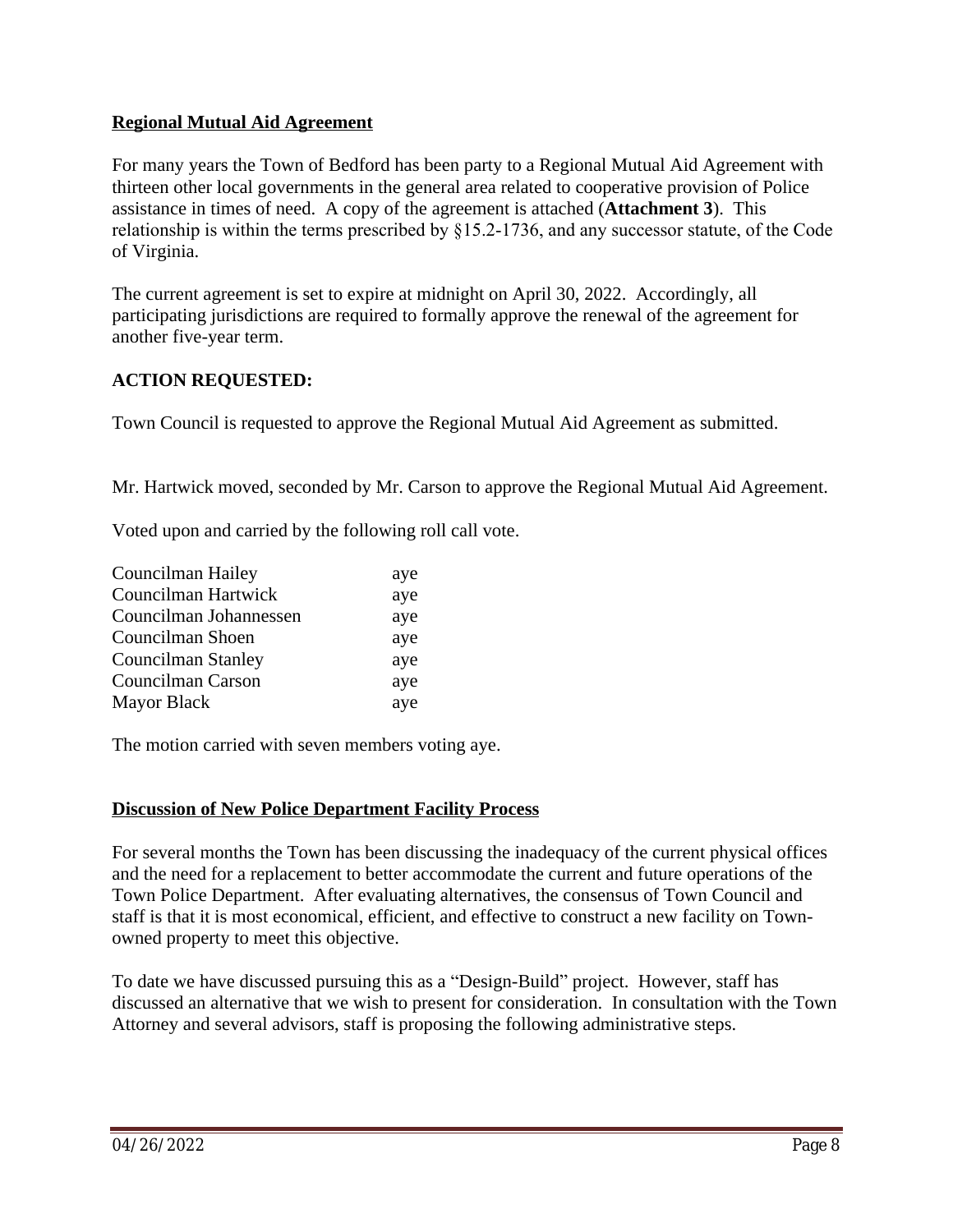- 1. Design of a new police building. Wiley/Wilson is currently engaged under an existing contract to provide this service and have agreed to serve as the architectural and engineering firm of record for the project.
- 2. Determination of cost and sources of funding. Final budgeted costs will be determined as part of the design process. In the meantime, staff is working to identify sources of revenue. Our current thoughts are that revenue can be obtained from some combination of debt service, existing fund balance, and the possible use of funds from the American Rescue Plan Act of 2021 (ARPA).
- 3. Obtain the services of a Municipal Financial Adviser (MFA). Two firms providing this service have expressed interest in assisting the Town. Staff's current thought is to issue a Request for Proposals (RFP) from qualified providers.
- 4. Obtain the services of bond counsel to assist with matters of certifying the validity of any debt that may be forthcoming. Christopher G. Kulp, who has assisted the Town in matters related to several previous issues, has agreed to serve in this role for this project as well.
- 5. Obtain appropriate financing for the project. This can be accomplished in several ways. Examples include issuance of an RFP for bank financing; a public offering through an underwriter; or participation in pools offered by the Virginia Resources Authority or Virginia Municipal League.
- 6. Prepare and advertise bid package for construction of the new facility. This would presumably occur concurrently with a bond issue and is anticipated to occur within the FY22-23 budget cycle.

If Council concurs with staff's recommended process as outlined, the first step in advancing the project would be to authorize Wiley/Wilson to commence with the design of the proposed new building and Christopher G. Kulp to serve as bond counsel in conjunction with the project.

Mayor Black stated that the current process is to have Wiley/Wilson come up with a concept plan, initial costs and help the Town put bid packets together for a design/build project. This would be one bid for architectural and engineering services, and construction altogether. Wiley/ Wilson would also be the construction manager, oversee the project and be the eyes of Council to make sure it was being built to the plans. The second way that is being suggested now is having a design with Wiley/Wilson as the architectural engineer. Then the design would be bidded out for construction only. Mr. Lockaby added that Wiley/Wilson would serve a similar purpose in both ways but if you do a design/build, Wiley/Wilson supervises both the architect and construction contractor while the alternate way has Wiley/Wilson doing the design and then supervising the construction contractor. It is a slightly different arrangement. The design/build project can work well and is what the City of Lynchburg is doing for its police station. However, in hearing from Town Council, there were concerns about cost and financing issues. There are more opportunities to hit the gas or pump the brakes in a design first, borrow the money, and bid the construction out within the same six-month period. There are options to jump off or pump the brakes and the plans can be put on the shelf for a while and wait. With a design/build, notice to proceed is immediate and everything must be done at once. The design/bid/bond/build process allows flexibility with timing of the steps. Questions arose about whether Council should re-bid for an Architect/Engineer (AE) or keep Wiley/065Wilson since the contract with them was